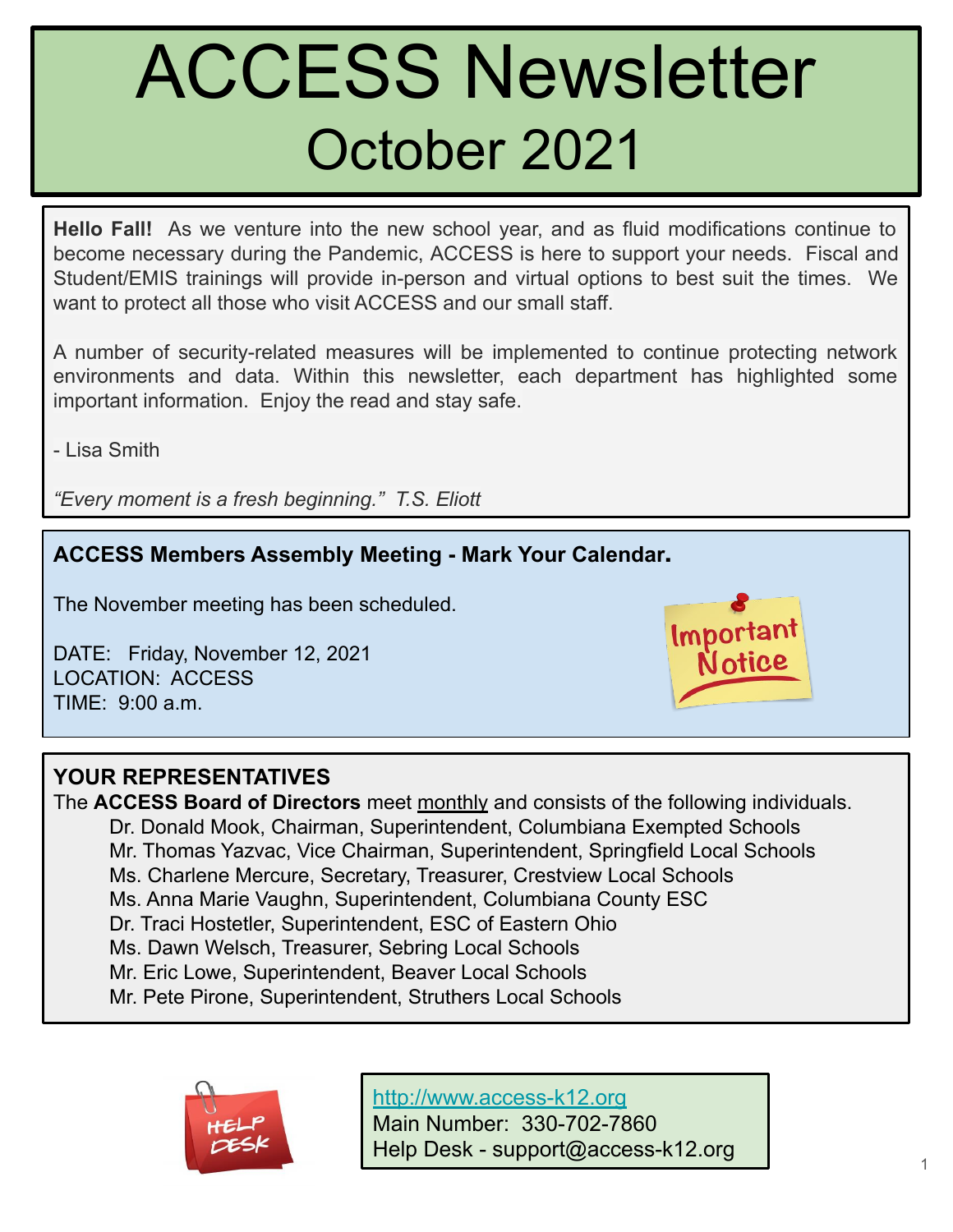## Did You Know?

**From July 1, 2021 until September 30, 2021, 3027 helpdesk tickets were opened, averaging ~40 new tickets a day.** 

ACCESS Staff handled **3027** helpdesk questions from our schools over the past three (3) months. The staff of twelve (12) individuals at ACCESS are mindful to provide the best helpdesk support possible while conducting training(s), participating in required trainings, and maintaining our applications and infrastructure. We are proud of the work we do and hope you feel the same way about our service level.

Ticket Volumes by Service Area Network Services - 1058 Fiscal Services - 674 Student/EMIS Services - 1180 Fiber Services - 115



You have the ability to log into your own **[ACCESS Help Desk](https://accessohio.zendesk.com)** dashboard to review previous tickets and resolutions. Your dashboard can serve as a knowledge base resource since all of your ticket requests are housed there. The ease of emailing us for support is a plus, but may also be a hindrance if you need something quickly answered a second time. Feel free to log into your dashboard using the steps below and look around. You will be surprised how much information exists. Just let us know if you need help.

### **Login to Help Desk**

While most of the day-to-day operations will take place through email, there is an option to login to our Help Desk (which is called Zendesk) to review your old tickets and look at our knowledge base.

 1. First, you must have opened at least one ticket with us by sending an email to one of the addresses above using the new system.

2. Next, make sure you are logged in to Gmail using the same email address as you used to open the ticket.

- 3. Now, open a new tab in your browser, and go to [https://accessohio.zendesk.com](https://accessohio.zendesk.com/).
- 4. Click "Login with Google".
- 5. You will be asked to grant rights to Zendesk to see your Google credentials. Click "Grant" or "OK".
- 6. You will see our Help Center.

7. At the top is a link called "My Activities". You can can search through your old tickets (the ones you have opened with this new system).

8. You can also submit a new request here.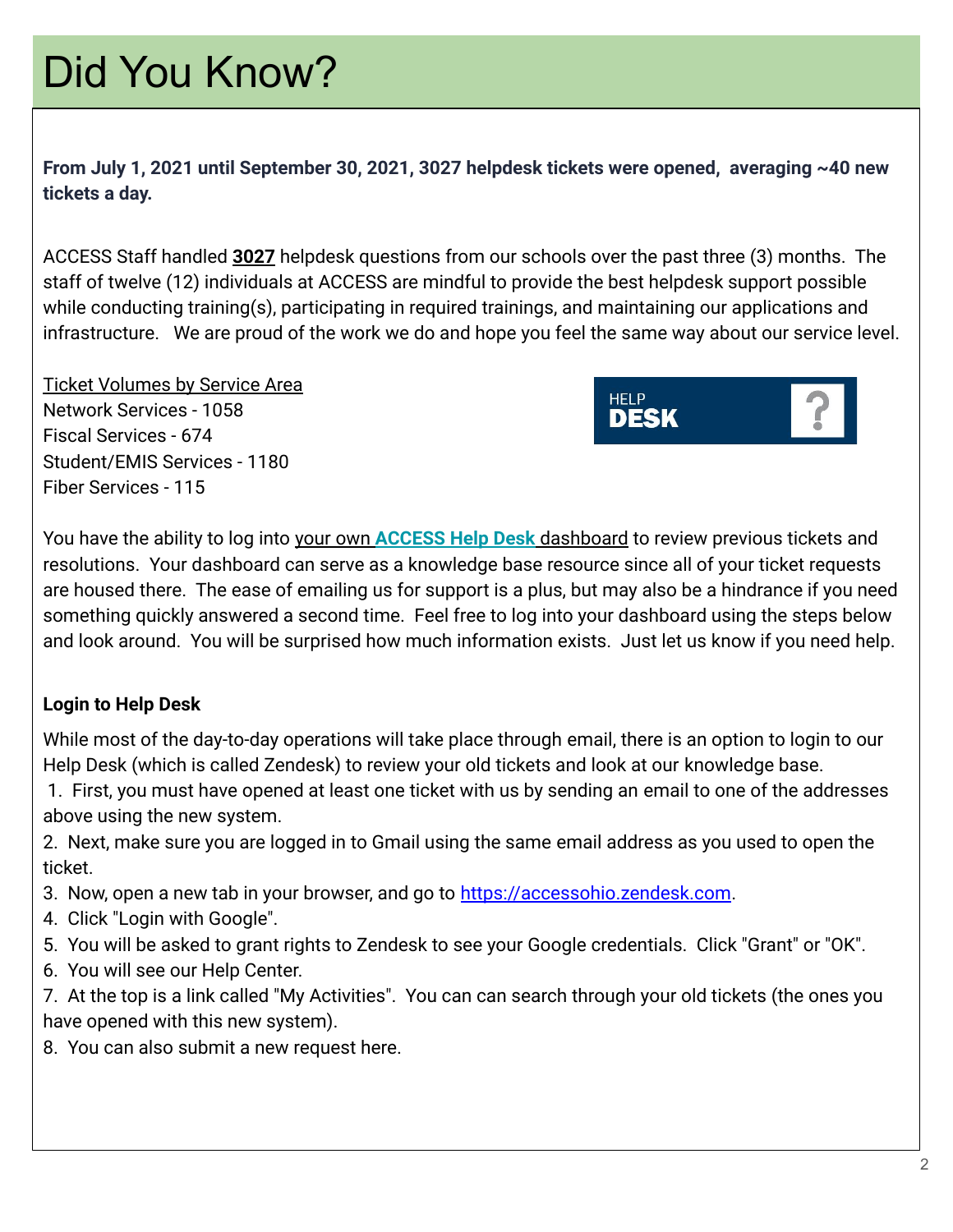## Cyber & Network Security

Whether you are an ACCESS stakeholder, or a customer of our services, we encourage you to partner with us to assist you with your cyber and network security plan. ACCESS has invested significantly in products and services to secure the overall network infrastructure and the school-owned data that we host. While we maintain firewall services for our districts and monitor our network infrastructure 24x7, over the past several years, a tremendous amount of technology has been added to serve your school/district, although much of this is transparent to the end user. With additional Pandemic-related funding available to schools, companies are reaching out to districts to offer services we may already have available for your needs. ACCESS adheres to the following security standards and requirements.

- An annual **SOC1** audit is performed on the ACCESS network and financial security by the Ohio Auditor of State. Our annual report can be made available upon request.
- ACCESS is a member of **InfraGard, the Northern Ohio Chapter**. <https://nocinfragard.org/>The mission of InfraGard is to promote ongoing dialogue and timely communication between members and the FBI. InfraGard members gain access to information that enables them to protect their assets and in turn, give information to the government that facilitates its responsibilities to prevent and address terrorism and other crimes.
- **ACCESS is affiliated with the Center for Internet Security and has contracted the Albert Network** Monitoring System. We have installed an IDS (Intrusion Detection System), a piece of hardware within our network that communicates back to CIS's 24x7 Security Operations Center (SOC) to provide enhanced monitoring capabilities and notifications of malicious activity. Albert provides network security alerts for network threats, helping organizations identify malicious activity. If a threat is identified, ACCESS is immediately notified. Visit [ALBERT](https://www.cisecurity.org/blog/albert-a-smart-solution-for-network-monitoring/)
- **NIST Standards** are required standards for an organization to maintain security under the U.S. Department of Commerce. <https://www.nist.gov/> ACCESS complies with NIST.
- **Filament Essential Security,** through our partnership with the Management Council of the Ohio Education Computer Network (MC-OECN)<https://www.filamentservices.org/datasecurity/> provides us with security oversight and guidance from a dedicated Chief Information Security Officer (CISO). Through this alliance, we are able to provide assistance to schools..
- **● Tech Guard Cyber Security Awareness Training-** runs email campaigns to promote awareness training reporting back any needs for remedial attention. Let us run a campaign for you. **[Information about this product.](https://www.techguard.com/s-h-i-e-l-d-cybersecurity-awareness-training/)**

**The following are only a FEW of the many additional services we support and can offer our schools.**

- Network Hardware Hosting
- Anti-Virus products, etc.
- Network Monitoring and Reporting



We plan to provide a **Security Services** offering and are working to develop options. A **Security Webinar** will be held in the near future to share and discuss your needs and how our tools and expertise can assist.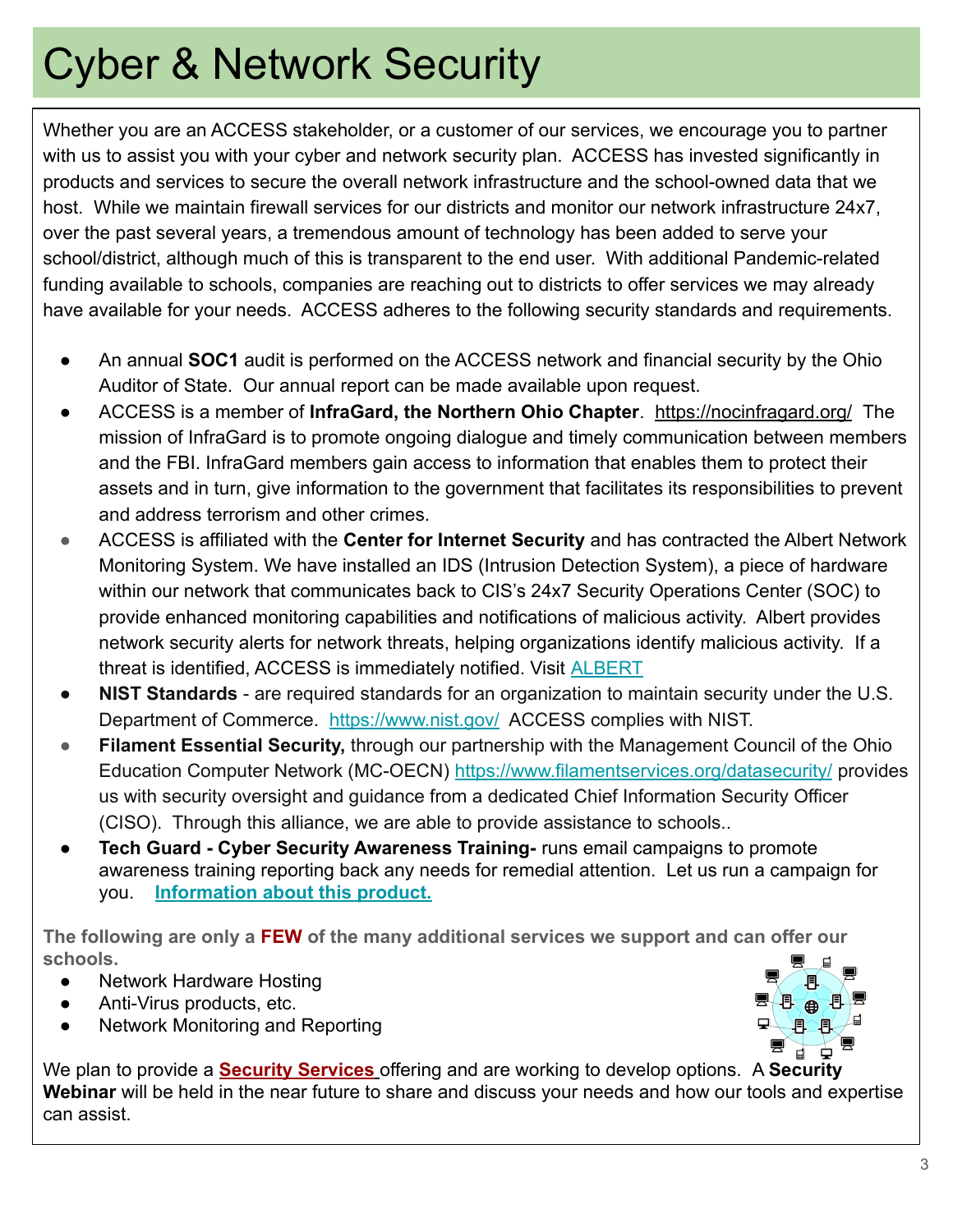## **Network Services**

## **Pandemic-Electronic Benefit Transfer (P-EBT)**

The federal Families First Coronavirus Response Act of 2020 provides the Secretary of Agriculture authority to approve states' implementation of a temporary program called **Pandemic-Electronic Benefit Transfer (P-EBT)**. P-EBT provides families eligible for free or reduced-price meals with Supplemental Nutrition Assistance Program (SNAP) benefits, formerly known as food stamps. ODJFS, ODE and ITCs across the state worked with districts to provide the data required for this benefit. ACCESS has been informed that data pulls for P-EBT benefits to students will continue with the **initial pull scheduled in October 2021.** Food Service directors will be notified directly by ODE and we will share any information with you as well as we receive it.

## **Security Enhancements - MFA**

To remain compliant with technology standards for liability coverage, we have implemented Multi-Factor Authentication (MFA) on all VPN accounts. Your district technology representative will contact you if this affects you. We also plan to work toward establishing MFA security parameters on all applications that house sensitive data as well as the Google environment. Stay tuned!

#### **Technology Representatives Re: Active Directory (AD) & Google Account CleanUp**

We have years of OU's and accounts in our Active Directory that require removal. Please review your school's account information within the ACCESS AD and **remove all those no longer valid**, i.e. graduated students, and teachers/staff/administrators no longer within your district. We encourage you to keep the last grad year until the next grad year students graduate. When you are done with your clean-up, open a ticket letting us know. We will then remove any old associated Google Accounts. Reducing the usage to only active accounts contributes to maintaining good security in this environment and minimizing licensing needs.

### **Email Archiver**

ACCESS has installed a new Jatheon email archiver. If you cannot find an email, you can search the archiver using your email username and password.

<https://archiver.access-k12.org>



UPDATE: ACCESS is waiting to receive hardware to complete the Storage Solution implementation. We will keep our stakeholders posted.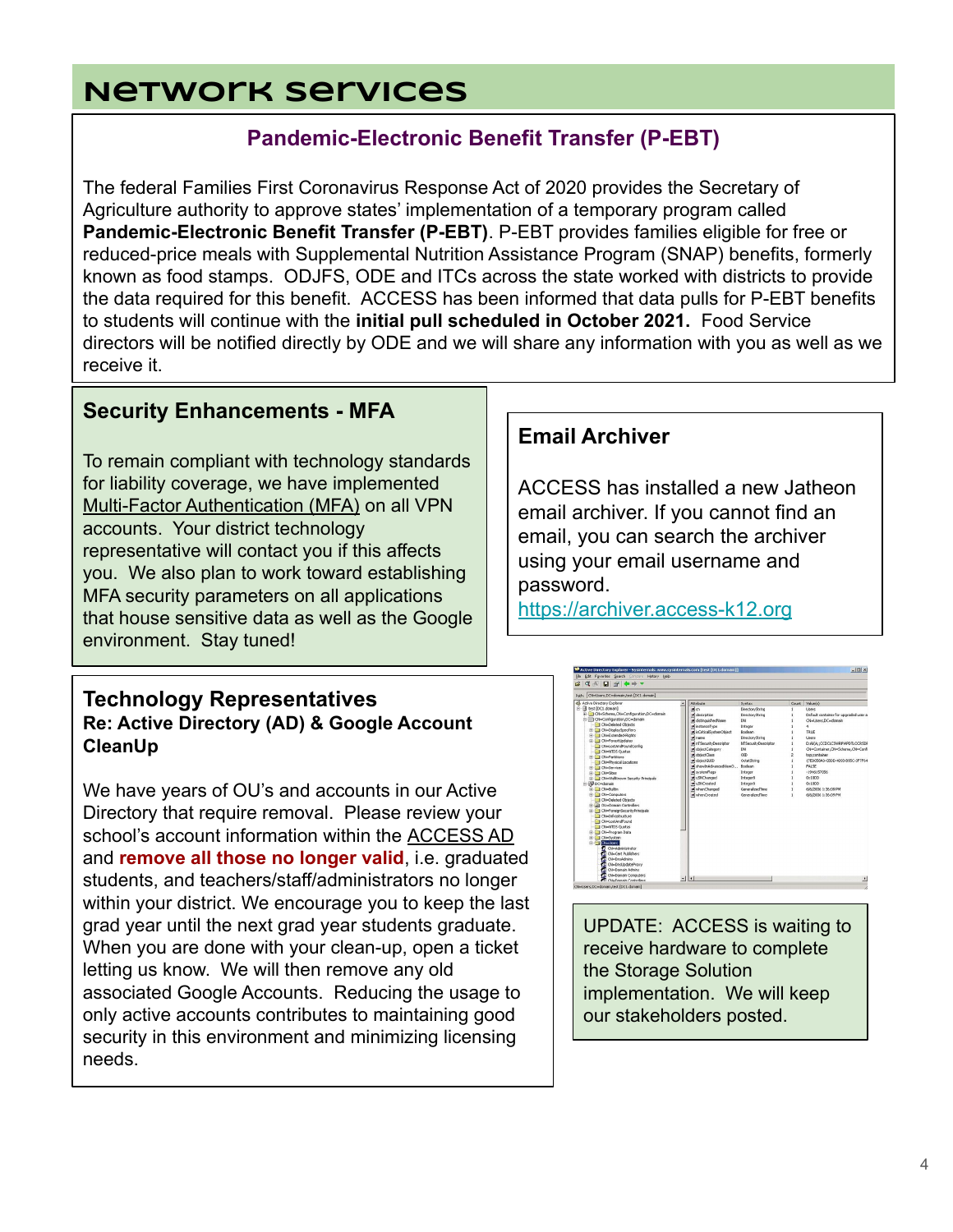## **FISCAL SERVICES**

## **IMPORTANT DATES - MARK YOUR CALENDAR!**

## **Financial Collections**

Five Year Forecast - Initial Required (FY22) (2022P0000) P 9/2/2021 11/30/2021 Five Year Forecast - Initial Optional (FY22) (2022P1OPT) P 12/2/2021 3/30/2022 Five Year Forecast - Required Spring Update (FY22) (2022P2MAY) P 4/1/2022 5/31/2022 Five Year Forecast - Final Optional (FY22) (2022P3OPT) P 6/2/2022 8/31/2022 Financial Collection (FY22) (2022H0000) H 6/2/2022 8/31/2022

### **Staff Collections**

Staff and Course Collection - Initial (FY22) (2022L1STR) L 9/23/2021 1/28/2022 Staff and Course Collection - Final (FY22) (2022L2FNL) L 2/7/2022 8/5/2022

## **REDESIGN UPDATE....**

All ACCESS districts were successfully migrated as of May 1, 2021 processing for USAS-r and USPS-r. The EIS portion of the redesign was released in August and we are now in the process of completing the transition off of the Alpha through the migration of districts who utilized the inventory system on Classic. We will be reaching out to districts individually once test imports have been completed to schedule a migration date. The inventory system will be available for those not currently using it in Classic. Requisition workflows and employee on-boarding are next!

## **Upcoming Fiscal Trainings for Districts**

**Five Year Forecast Submission Work Session**

Tuesday November 23, 2021 9:00AM-11:00AM



.

## **Calendar Year End Meetings**

Wednesday December 1, 2021 9:00AM-11:00AM USAS-r Wednesday December 1, 2021 1:00PM-3:00PM USPS-r

## **Redesign Trainings/Work Sessions**

Thursday October 14, 2021 - Work Session Thursday October 21, 2021 - Work Session Thursday November 11, 2021 - Work Session Thursday November 18, 2021 - Work Session Thursday December 9, 2021 - Work Session Thursday December 16, 2021 - Work Session The computer lab is available from 9-3 for work sessions on these dates. **REGISTRATION IS REQUIRED FOR ALL SESSIONS VIA OUR [WEBSITE](http://www.access-k12.org).**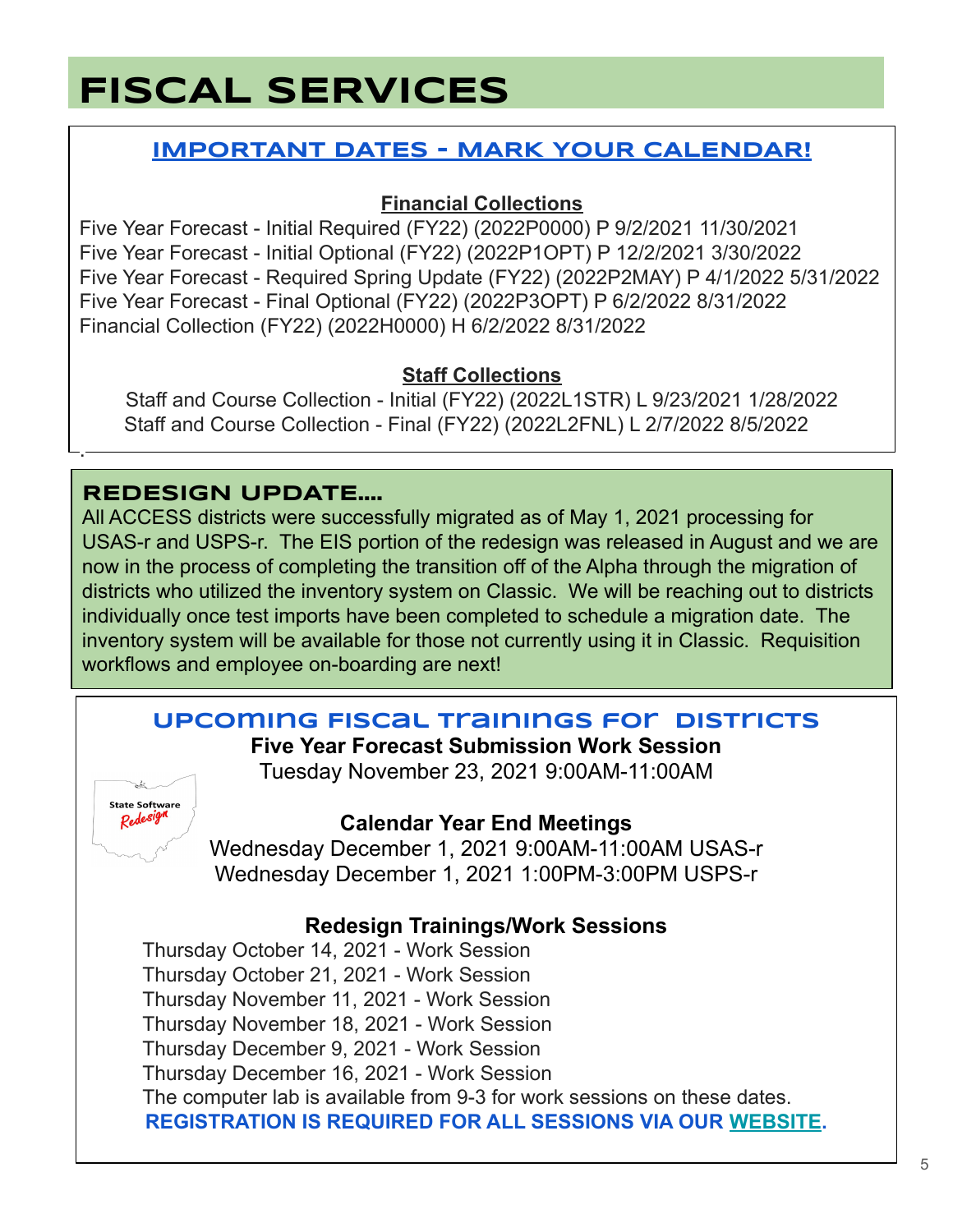## STUDENT SERVICES

## NEW! Parent/Student Mobile App

Download the new mobile app by searching "ProgressBook Parent/Student" from the Apple App Store or Google Play.

Students and their families can track grades, view homework assignments, monitor attendance, and more.

Check out this **video** for an overview: [Frontline ProgressBook Parent/Student App Overview](https://www.youtube.com/watch?v=i8WtHQKAe4w)



## GradeBook - New Features Coming for Teachers

There are several new features that will be available in the next release (v21.1.0)

- Ability to see Attendance column on the Assignments Marks page. This feature can be turned on/off from the Teacher Preferences screen.
- Seating chart updates
	- Ability to add multiple empty desks at one time
	- Increased font sizing on student name and comments
	- Expand desk to view larger version
- New icon on roster that shows if a student has an active RIMP and/or Intervention for the current school year (*DataMap only districts*)

## Identity Management - reminders

The privs granted on the **Account** control what the user can access in **StudentInformation**.

The job functions added on the **Staff Member** record control the roles assigned in **GradeBook**.

- Job functions must be added at a *building* level.
- Secretary (Clerk), Counselor, Principal, and School Support job functions require specific building(s) to be identified on the Staff record in GradeBook before that user will be able to see any data.
- Make sure the school year identified on the job function is the current school year. Selecting a future or prior school year will not grant access to GB.

*EZQuery and certain Job Functions can affect some of the access in StudentInformation. However, generally speaking, the "quick tips" listed above are a good way to explain how each works.* 

## Recorded Trainings

We continue to make an effort to record our recent trainings and post them to the ACCESS webpage. Feel free to watch any of the sessions that you may have missed. You will need to be logged into site to view the videos.

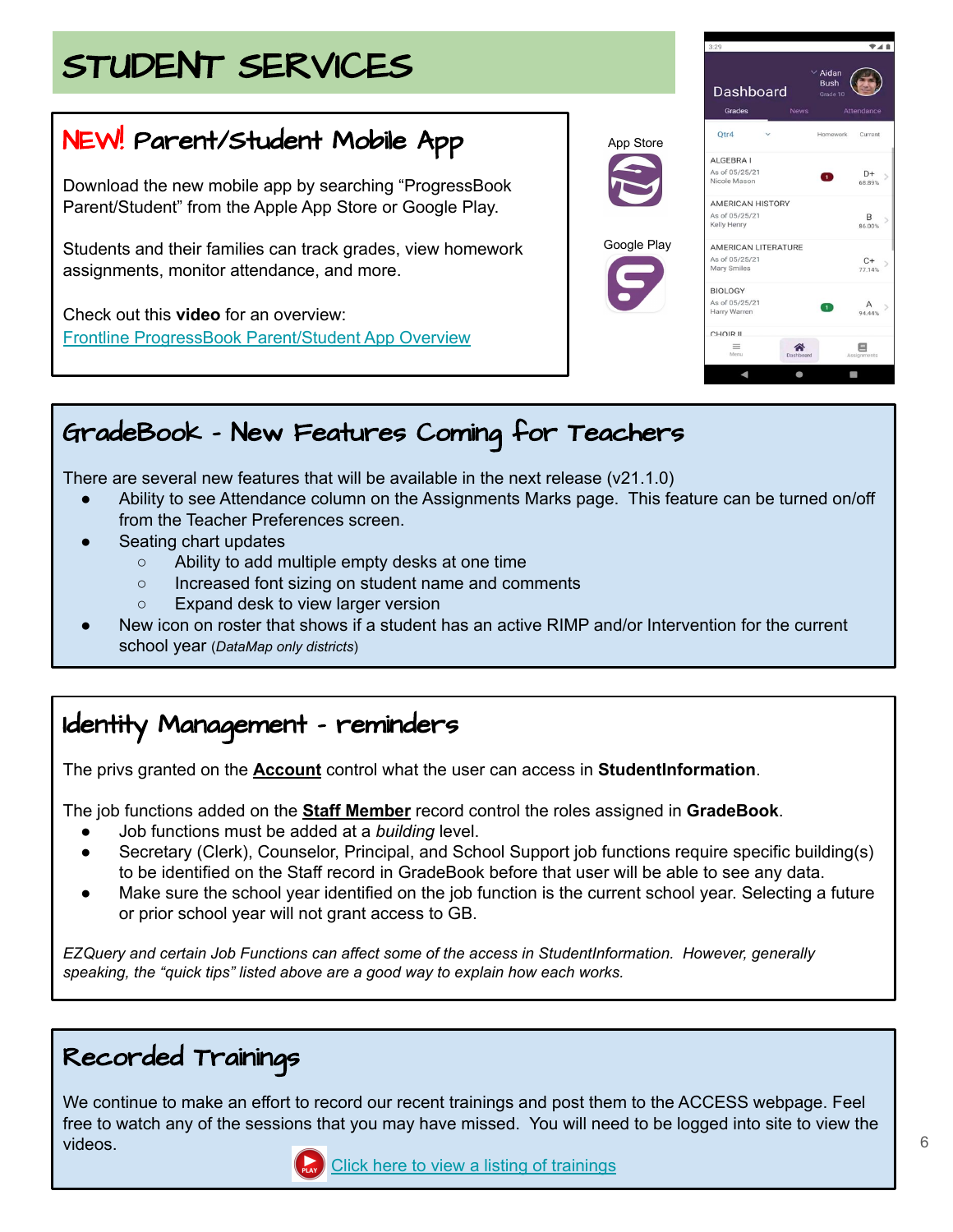## EMIS

ODE has added the **Student Claiming Module (SCM)** to **ODDEX**. As students arrive at your district for enrollment, this new feature will allow for earlier access to their records. It also allows for earlier notification as to when a student is leaving. The goal of this new module is improved grade placement of new students and better high school graduation planning. Students reported from the Student Cross Reference by any public district (Traditional school district, JVSd, ESC, Community School, STEM) since FY15 will be included. This is not a required tool, but ODE feels that once *Progress Toward Graduation Reports* are released, high schools will find this to be a useful tool. More to come in the future on this new feature from ODDEX.

Beginning with FY21 reporting, ODE began to collect student course grades and CORE graduate credits. This information along with assessment information, program codes (Graduation Seals), etc. will be used to build *Progress Towards Graduation reports* provided by ODE can be used in planning and monitoring a student's progress towards graduation. Data used to generate these reports will be a result of your student data submitted via EMIS. ODE expects reports to launch in late fall and will provide more information before the release to assist with navigating the reports. ODE is also still adding volunteers to participate in Focus Groups for this project. If you are interested in volunteering, send an email to [EMIS@education.ohio.gov](mailto:EMIS@education.ohio.gov), along with your name, district and role in the district.



#### **Civil Rights Reporting**

Included in the next release of StudentInformation (21.1) are updates to the report and maintenance screens for Civil Rights Reporting for the 2020-2021 school year. Reporting begins in December of 2021. Complete Civil Rights Reporting information is available from the [CRDC site](https://www2.ed.gov/about/offices/list/ocr/data.html) where you can find a detailed list of [2021-2022 Data](https://www2.ed.gov/about/offices/list/ocr/docs/2020-21-crdc-data-elements.pdf) [Elements](https://www2.ed.gov/about/offices/list/ocr/docs/2020-21-crdc-data-elements.pdf).

We will continue to share updates to StudentInformation and Civil Rights Reporting as received.

**EMIS Coordinator Meetings - EMIS Coordinator Meetings are scheduled as needed.** 

**EMIS Alliance Training** - Troubleshooting the Federal Child Count and Using Excel to Troubleshoot EMIS Reporting are the next EMIS Alliance training topics. As soon as these are scheduled we will let you know.

**EMIS Work Sessions -** We remain available to work through EMIS reporting requirements with you! EMIS Work Sessions can be scheduled with you via Zoom or phone. If you would like a session, please send an email to [emis@access-k12.org.](mailto:emis@access-k12.org)

#### *"Whether you think you can, or you think you can't you're right"*

*~Henry Ford*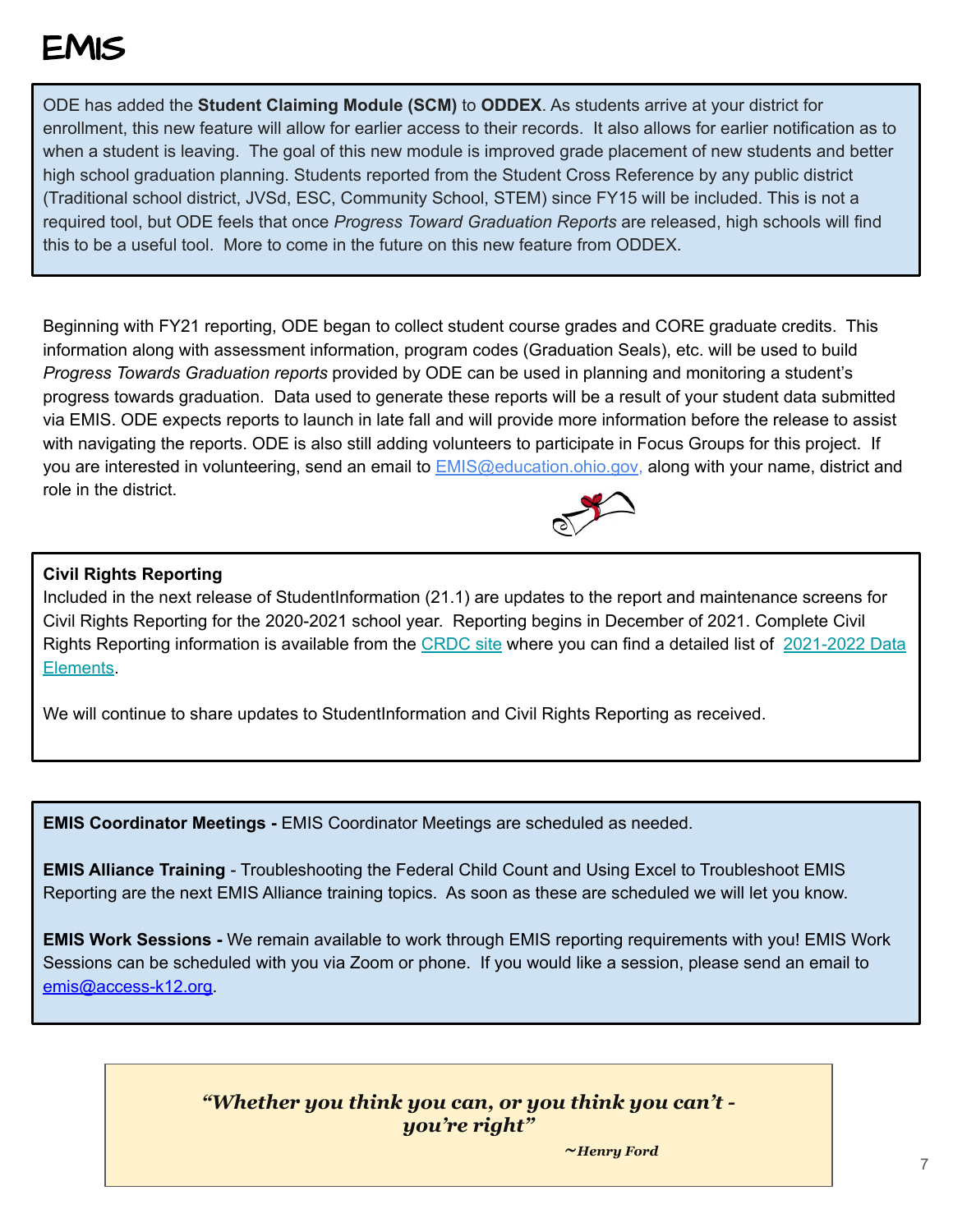## EMIS

#### **Open EMIS Student Reporting Collections**

As of publication, the following EMIS Student Collections are posted to the Data Collector for reporting.

#### **FY21 Collections**

#### **Graduation Collection (FY21)**

#### *05/06/2021 - 10/15/2021*

Diploma information and all data necessary to verify that a student was met CORE and testing graduation requirements are reported to EMIS during the Graduation Collection.

**\*\*\***

#### **FY22 Collections Beginning of Year Student Collection (FY22)**

#### *09/09/2021 - 12/20/2021*

This is the first of three collections of student data for all Traditional Districts, JVSd, ESCs, and State Supported Schools. Data reported is used for school funding, federal reporting and other ODE requirements.

#### **SOES Beginning of Year Student Collection (FY22)**

#### *08/02/2021 - 12/20/2021*

This collection the first of two collections and is required for all Community School and STEM districts reporting of student data. Data reported is used for school funding, federal reporting and other ODE requirements.

#### **Student Cross Reference (FY22)**

#### *07/02/2021- 08/09/2021*

All EMIS reporting entities are required to submit data. Updated student information (admission and withdraw) must be reported within 30 days to SCR.

#### **SOES Student Contact(s) Collection (FY22)**

#### *08/02/2021 - 08/09/2021*

This collection is required for all community schools and STEM districts. This collection allows the resident district, community school, and STEM district to see student name and contact information in relation to conflicts regarding the student.

#### **Staff and Course Collection - Initial (FY22)**

#### *09/23/2021 - 01/28/2022*

The Staff and Course Collection includes all staff employed any time in FY22 and staff members who were employed as of the end of last year but are not longer employed as of the beginning of the school year. This collection also includes students and their course records, course master records, and additional related records.

#### **Fall Early Learning Assessment Collection (FY22)**

#### *09/23/2021 - 04/01/2022*

This collection includes the reporting of the PS ELA Assessments.

#### **Kindergarten Readiness Assessment Collection (FY22)**

#### *09/23/2021 - 02/22/2022*

This is the required collection for the Kindergarten Readiness State Assessment.

#### **Summer and Fall End of Course Assessment Collection (FY22)**

#### *09/23/2021 - 03/25/2022*

This collection is required for all districts whose students took the Summer and/or Fall End of Course Assessment.

#### **Fall 3rd Gr ELA and Reading Collection (FY21)**

#### *10/22/2020-3/5/2021*

This collection is required for all entities who administered the Grade 3 Fall English Language Arts (including Reading subscore)

#### **Student Course Grade Collection (FY22)**

#### *09/22/2021 - 09/14/2022*

This collection includes grades and progress for student educated at your district. This information will be used in the future Progress Towards Graduation data returned to districts.

*The complete FY22 EMIS Data Processing Calendar is available from the [ODE Website](http://education.ohio.gov/getattachment/Topics/Data/EMIS/Reporting-Responsibilities/EMIS-Data-Collection-Calendars/Processing-Schedule-FY22-09_22_2021.pdf.aspx?lang=en-US)***.**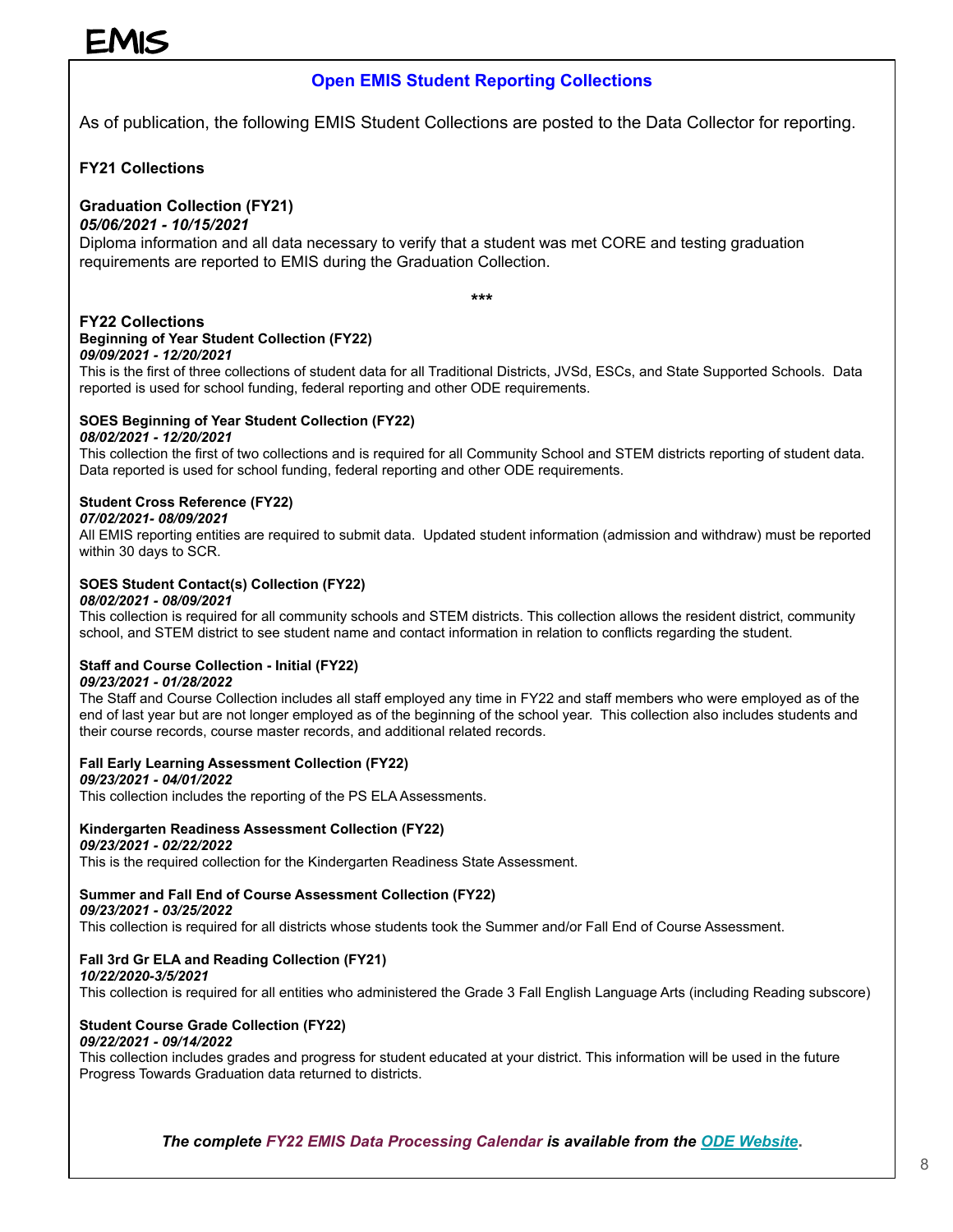## **THE ACCESS STORE - sHOP WITH us!**

**For special pricing, contact Lisa Smith or email smith@access-k12.org**

**Consortium Offerings** - through our partnerships, discounted pricing is available on the following products and services. We will continue adding to this list.

- **HelloSign**  Electronic document signing<https://www.hellosign.com/>
- **● Ehallpass**  Online digital hall pass [Video Demo](https://www.youtube.com/watch?v=S7_VXSKvF70&feature=youtu.be)
- **● One2One (Learn21)** Device Management [Video Demo](https://youtu.be/MxIFAm05hok)
- **● Tech Guard Cyber Security Awareness Training-[Information about this product.](https://www.techguard.com/s-h-i-e-l-d-cybersecurity-awareness-training/)**
- **Fred Pryor Learning Solutions** -Online and In-person training <https://www.pryor.com/>
- **Zoom Video Conferencing** with Ohio BECM and DLA content.
- **GoGuardian**  Safe Digital Learning for Schools [www.goguardian.com](http://www.goguardian.com)
- **Generation Yes** Student Technology Leaders curriculum/program. [www.genyes.org](http://www.genyes.org)  rebranding to a State of Ohio Model. If interested, asked about it.
- **TEC** Bully Tip Lines, Text Messaging, etc. <http://www.tec911.net/>
- **● Data Map** <https://www.progressbook.com/datamap/>
- **● Google Enterprise Suite** pricing based on NCES FTE. [Google Enterprise Overview](https://edu.google.com/products/gsuite-for-education/enterprise/?modal_active=none)
- **SORA/Overdrive EBook Consortium** <https://resources.overdrive.com/k-12-schools/>
- **● Class Technologies Class: The Virtual Classroom Built on Zoom** <http://class.com>
- **● Last Pass Password Manager** <http://www.lastpass.com>
- **● Chromebooks and Accessories** contact ACCESS for further information.

## **Consortium Purchasing**

ACCESS is always looking to help schools save money by providing applications at consortium pricing. We will continue to survey school needs and investigating hardware offerings. Through one of our vendor partnerships, we were able to provide chromebooks and accessories at reduced prices. Zoom license pricing for one and three-year options is low priced and can be purchased throughout the year. Class Technologies product Class: The Virtual Classroom built on Zoom is becoming available through an agreement with the OECN for all ITCs. Until then, our current offerings are on the next page.

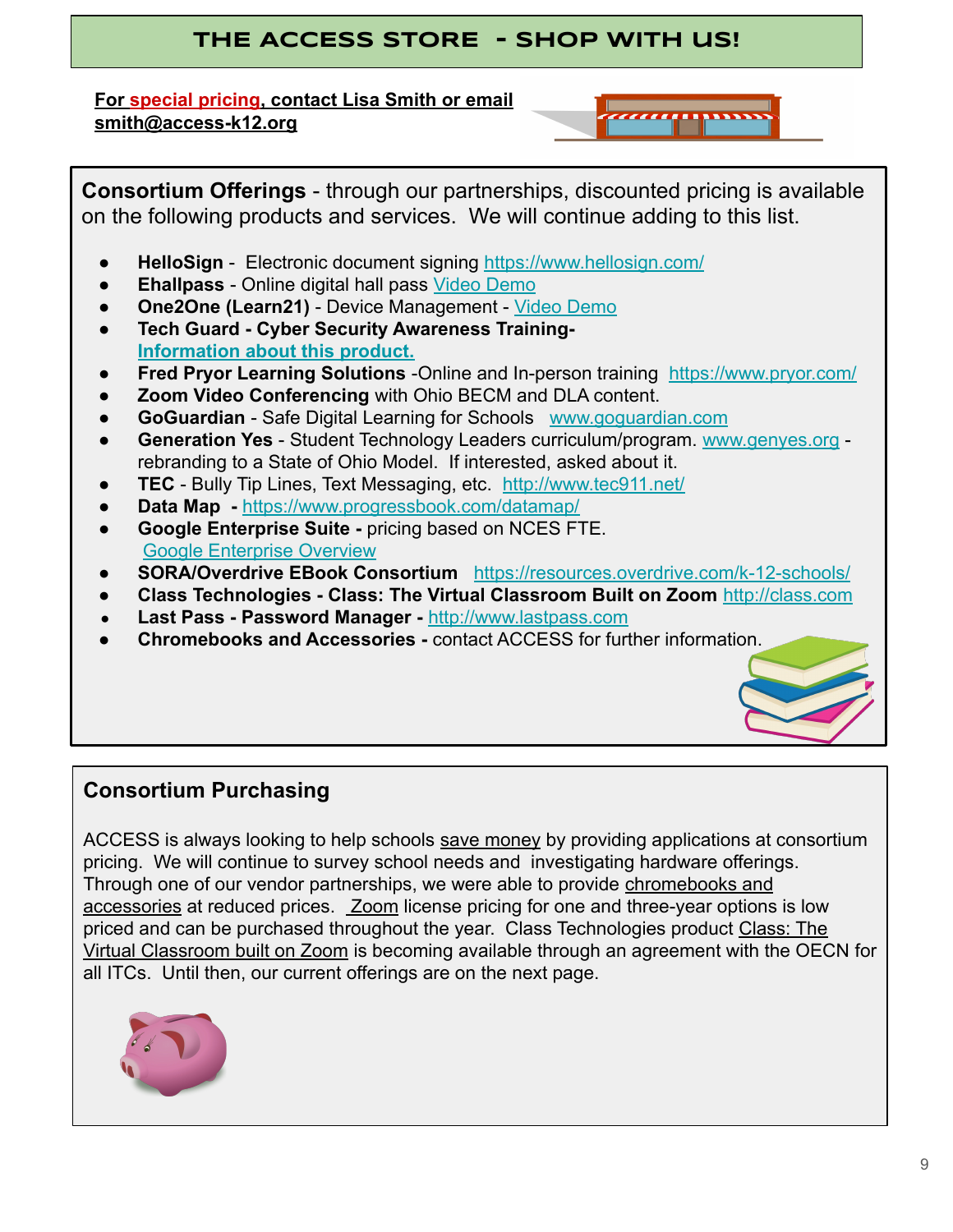

## **INFOhio Library Services**

## **ACCESS SORA/OVERDRIVE Consortium**

ACCESS partnered with SORA/Overdrive to provide an eBooks Consortium opportunity for our schools. This is a membership consortium at a cost of \$1.00 per student population engaged to benefit from using this service. A You can join in anytime. Our participation is growing. If you are interested, contact Lisa Smith (smith@access-k12.org)

### **Library support by [INFOhio](http://www.infohio.org). Phone number: 330-702-7875 Support Email Address: [support@infohio.org](mailto:support@infohio.org)**

## **The Ohio Distance Learning Association - OhioDLA**

ACCESS is a member of the Ohio Distance Learning Association. Therefore, ACCESS districts are entitled to its resources at no additional cost. Check out <http://www.ohiodla.org> to see the resources you can enjoy.

### About ODLA…



In 1997, video distance learning began to make an impact on education in Ohio through funding contributions made by Ohio's large local exchange telephone companies as a result of various stipulations and agreements with the Public Utilities Commission of Ohio. By 2003, For the past 12 years, a statewide network of support staff and agencies has met monthly to promote, develop and encourage the use of Video Conferencing within the districts we serve. In 2011, this group voted to become an official organization, for the benefit of those districts and content providers we serve. We organized, developed a charter and have become an affiliate of the national organization, United States Distance Learning Association (USDLA). As a state member of this organization, our mission is the same; to promote the use of Video Conferencing in the schools we represent.